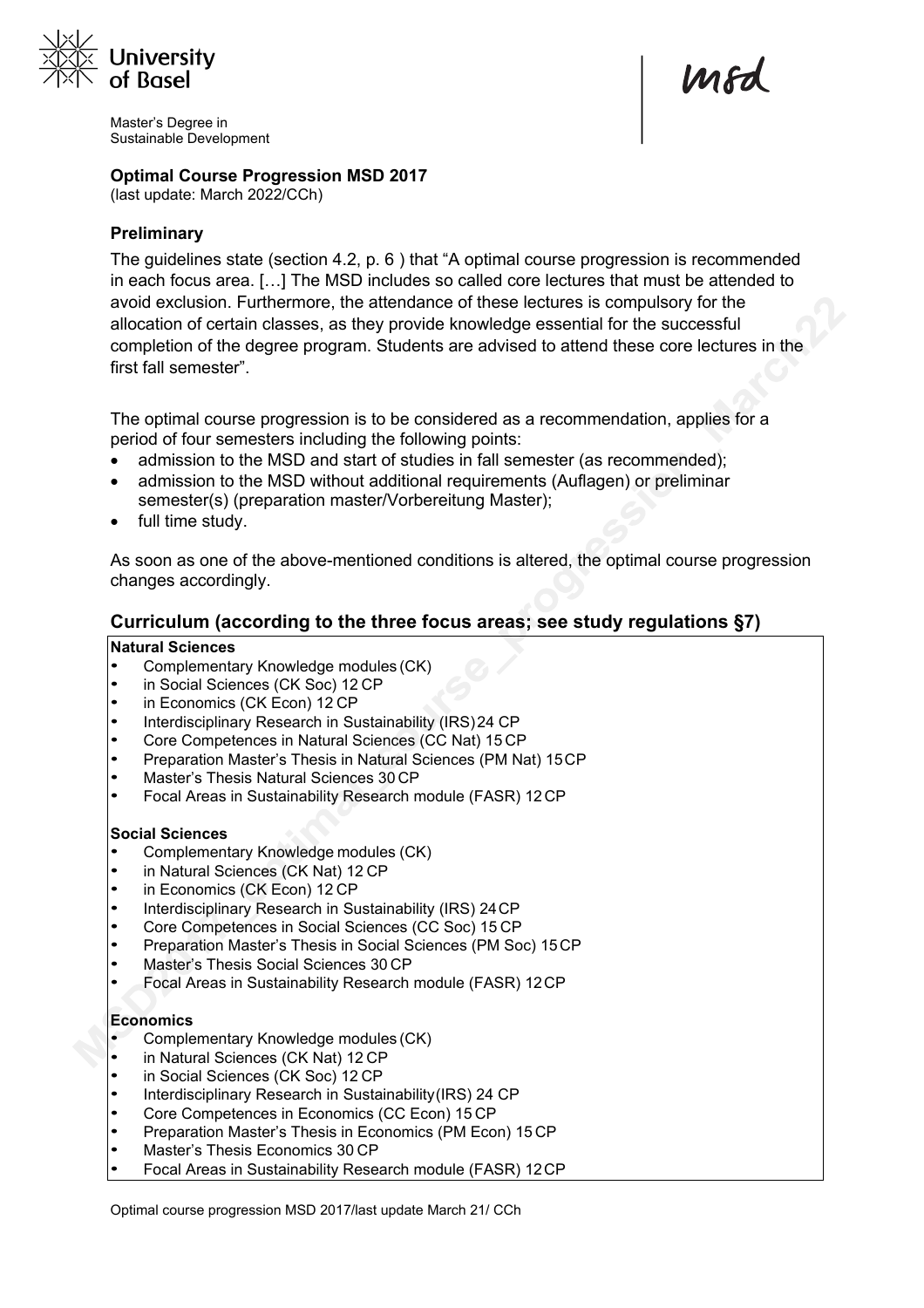|                                                                | Optimal study progression plan Focus Area Natural Sciences (* numbers indicate CP)                                                                                                                                                                                                               |                                                                                                                                                                                                                                                                                                               |                                                                                                                                                                                                                |                                                                                      |  |  |  |  |  |
|----------------------------------------------------------------|--------------------------------------------------------------------------------------------------------------------------------------------------------------------------------------------------------------------------------------------------------------------------------------------------|---------------------------------------------------------------------------------------------------------------------------------------------------------------------------------------------------------------------------------------------------------------------------------------------------------------|----------------------------------------------------------------------------------------------------------------------------------------------------------------------------------------------------------------|--------------------------------------------------------------------------------------|--|--|--|--|--|
| <b>Module</b>                                                  | <b>Semester 1 Fall</b>                                                                                                                                                                                                                                                                           | <b>Semester 2 Spring</b>                                                                                                                                                                                                                                                                                      | <b>Semester 3 Fall</b>                                                                                                                                                                                         | <b>Semester 4 Spring</b>                                                             |  |  |  |  |  |
| CK<br><b>Social</b><br><b>Sciences</b><br><b>12 CP</b>         | • 41829: Perspectives of Social<br>Sciences on Sustainability (3)*<br>• 14253: Environmental Ethics and<br>Intergenerational Justice (3)                                                                                                                                                         | • 11513: Sustainability: A new<br>Societal Paradigm? (3)<br>• 17403: Governance, Sustainable<br>Development and Democracy (3)                                                                                                                                                                                 |                                                                                                                                                                                                                |                                                                                      |  |  |  |  |  |
| CK<br><b>Economics</b><br><b>12 CP</b>                         | • 48981: Intensive Introduction to<br>Intermediate Economics (6)                                                                                                                                                                                                                                 | • 10160: Environmental and<br>Resource Economics (6)                                                                                                                                                                                                                                                          |                                                                                                                                                                                                                |                                                                                      |  |  |  |  |  |
| <b>IRS</b><br><b>24 CP</b>                                     | • 48953: Sustainable Development:<br>Introduction into Topics and<br>Approaches (3)<br>• 48954: Tools and Methods for<br>Interdisciplinary Research (3)                                                                                                                                          | • Methods in Natural Sciences (3)<br>• Methods in Social Sciences (3)<br>• Methods in Economics (3)<br>• 50729: Training for Sustainability<br>Research (6)<br>• Master colloquium A: Introduction to<br><b>Ongoing MSD Master's Thesis (1)</b>                                                               | • Master colloquium B: Presentation<br>of concepts of MSD Master's thesis<br>(1)                                                                                                                               | • Master colloquium C: Presentation of<br>results of MSD Master's thesis (1)         |  |  |  |  |  |
| cc<br><b>Natural</b><br><b>Sciences</b><br><b>15 CP</b>        | Registration of CP according to free<br>capacities and offer published in the<br>medium-term syllabus and online<br>course directory:<br>Attend mandatory courses first<br>$\bullet$<br>plus only in case of free capacities:<br>optional courses out of this<br>module (max. 9 add. CP to take) | Registration of CP according to free<br>capacities and offer published in the<br>medium-term syllabus and online<br>course directory:<br>Attend mandatory courses first<br>$\bullet$<br>plus only in case of free capacities:<br>optional courses out of this<br>$\bullet$<br>module (max. 9 add. CP to take) | • Registration of optional courses out<br>of this module (max. 9 add. CP to<br>take)                                                                                                                           | • Registration of optional courses out<br>of this module (max. 9 add. CP to<br>take) |  |  |  |  |  |
| <b>PM</b><br><b>Natural</b><br><b>Sciences</b><br><b>15 CP</b> |                                                                                                                                                                                                                                                                                                  | • 49078: Research Design Master's<br>Thesis (3): for both, 9- or 6-months<br>period Master's thesis<br>Registration of CP according to<br>free capacities (incl. individual<br>research work, seminar paper)                                                                                                  | • 49078: Research Design Master's<br>Thesis (3): for both, 9- or 6-months<br>period Master's thesis<br>• Registration of CP according to<br>free capacities (incl. individual<br>research work, seminar paper) |                                                                                      |  |  |  |  |  |
| <b>MA</b><br><b>Natural</b><br><b>Sciences</b><br><b>30 CP</b> |                                                                                                                                                                                                                                                                                                  |                                                                                                                                                                                                                                                                                                               | <b>Master's Thesis</b>                                                                                                                                                                                         | <b>Master's Thesis</b>                                                               |  |  |  |  |  |
| <b>FASR</b><br><b>12 CP</b>                                    | • Registration of CP according to<br>free capacities                                                                                                                                                                                                                                             | • Registration of CP according to<br>free capacities                                                                                                                                                                                                                                                          | • Registration of CP according to<br>free capacities                                                                                                                                                           | • Registration of CP according to free<br>capacities                                 |  |  |  |  |  |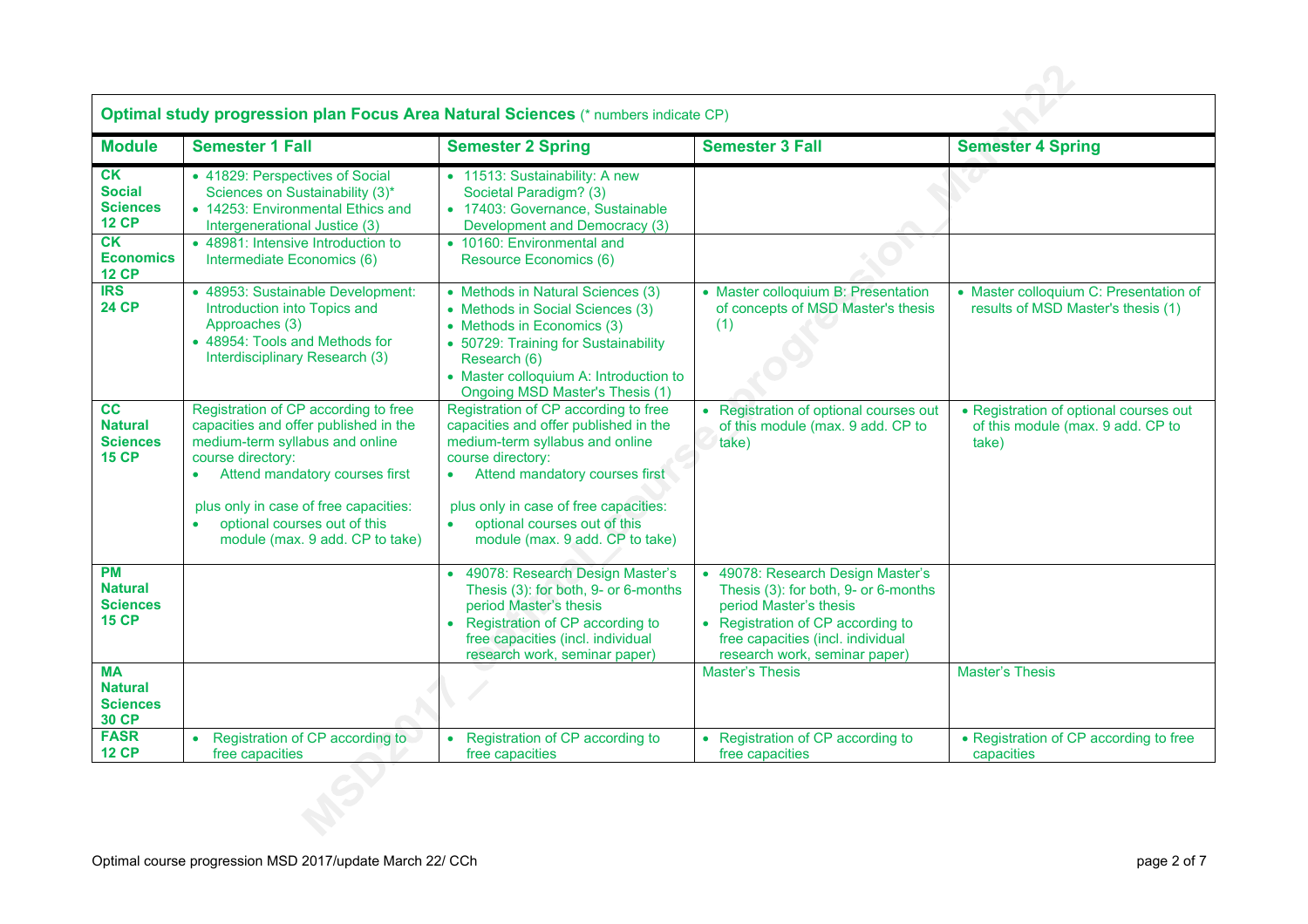| <b>Optimal study progression plan Focus Area Social Sciences (* numbers indicate CP)</b> |                                                                                                                                                                                                                                                                                                  |                                                                                                                                                                                                                                                                                         |                                                                                                                                                                                                                                                                            |                                                                                      |  |  |  |  |
|------------------------------------------------------------------------------------------|--------------------------------------------------------------------------------------------------------------------------------------------------------------------------------------------------------------------------------------------------------------------------------------------------|-----------------------------------------------------------------------------------------------------------------------------------------------------------------------------------------------------------------------------------------------------------------------------------------|----------------------------------------------------------------------------------------------------------------------------------------------------------------------------------------------------------------------------------------------------------------------------|--------------------------------------------------------------------------------------|--|--|--|--|
| <b>Module</b>                                                                            | <b>Semester 1 Fall</b>                                                                                                                                                                                                                                                                           | <b>Semester 2 Spring</b>                                                                                                                                                                                                                                                                | <b>Semester 3 Fall</b>                                                                                                                                                                                                                                                     | <b>Semester 4 Spring</b>                                                             |  |  |  |  |
| CK<br><b>Natural</b><br><b>Sciences</b><br><b>12 CP</b>                                  | • 41828: Perspectives of Natural<br>Sciences on Sustainability (3)*<br>• 20721: Ecosystems - Concepts,<br>Principles and Processes (3)                                                                                                                                                           | • 40076: Technical Basis of<br>Generation, Distribution and<br>Storage of Energy (3)<br>• 50260: Ecology and Evolution (1)<br>• 36792: Terrestrial Ecosystem<br>Ecology & Sustainable Landuse (2)                                                                                       |                                                                                                                                                                                                                                                                            |                                                                                      |  |  |  |  |
| <b>CK</b><br><b>Economics</b><br><b>12 CP</b>                                            | • 48981: Intensive Introduction to<br>Intermediate Economics (6)                                                                                                                                                                                                                                 | • 10160: Environmental and<br><b>Resource Economics (6)</b>                                                                                                                                                                                                                             |                                                                                                                                                                                                                                                                            |                                                                                      |  |  |  |  |
| <b>IRS</b><br><b>24 CP</b>                                                               | • 48953: Sustainable Development:<br>Introduction into Topics and<br>Approaches (3)<br>• 48954: Tools and Methods for<br>Interdisciplinary Research (3)                                                                                                                                          | • Methods in Natural Sciences (3)<br>• Methods in Social Sciences (3)<br>• Methods in Economics (3)<br>• 50729: Training for Sustainability<br>Research (6)<br>• Master colloquium A: Introduction to<br>Ongoing MSD Master's Thesis (1)                                                | • Master colloquium B: Presentation<br>of concepts of MSD Master's thesis<br>(1)                                                                                                                                                                                           | • Master colloquium C: Presentation of<br>results of MSD Master's thesis (1)         |  |  |  |  |
| cc<br><b>Social</b><br><b>Sciences</b><br><b>15 CP</b>                                   | Registration of CP according to free<br>capacities and offer published in the<br>medium-term syllabus and online<br>course directory:<br>Attend mandatory courses first<br>plus only in case of free capacities:<br>optional courses out of this<br>$\bullet$<br>module (max. 9 add. CP to take) | Registration of CP according to free<br>capacities and offer published in the<br>medium-term syllabus and online<br>course directory:<br>• Attend mandatory courses first<br>plus only in case of free capacities:<br>• optional courses out of this module<br>(max. 9 add. CP to take) | • Registration of optional courses out<br>of this module (max. 9 add. CP to<br>take)                                                                                                                                                                                       | • Registration of optional courses out<br>of this module (max. 9 add. CP to<br>take) |  |  |  |  |
| <b>PM</b><br><b>Social</b><br><b>Sciences</b><br><b>15 CP</b>                            |                                                                                                                                                                                                                                                                                                  | • 49078: Research Design Master's<br>Thesis (3) for both, 9- or 6-months<br>period Master's thesis<br>• Registration of CP according to<br>free capacities (incl. start with the<br>seminar paper)                                                                                      | 49078: Research Design<br>Master's Thesis (3) (or 2 <sup>nd</sup> sem.):<br>only in 3d semester if the<br>Master's thesis is to be done in 6<br>months<br>Registration of CP according to<br>free capacities (incl. finishing and<br>submission with the seminar<br>paper) |                                                                                      |  |  |  |  |
| <b>MA</b><br><b>Social</b><br><b>Sciences</b><br><b>30 CP</b>                            |                                                                                                                                                                                                                                                                                                  |                                                                                                                                                                                                                                                                                         | <b>Master's Thesis</b>                                                                                                                                                                                                                                                     | <b>Master's Thesis</b>                                                               |  |  |  |  |
| <b>FASR</b><br><b>12 CP</b>                                                              | • Registration of CP according free<br>capacities                                                                                                                                                                                                                                                | • Registration of CP according free<br>capacities                                                                                                                                                                                                                                       | • Registration of CP according free<br>capacities                                                                                                                                                                                                                          | • Registration of CP according free<br>capacities                                    |  |  |  |  |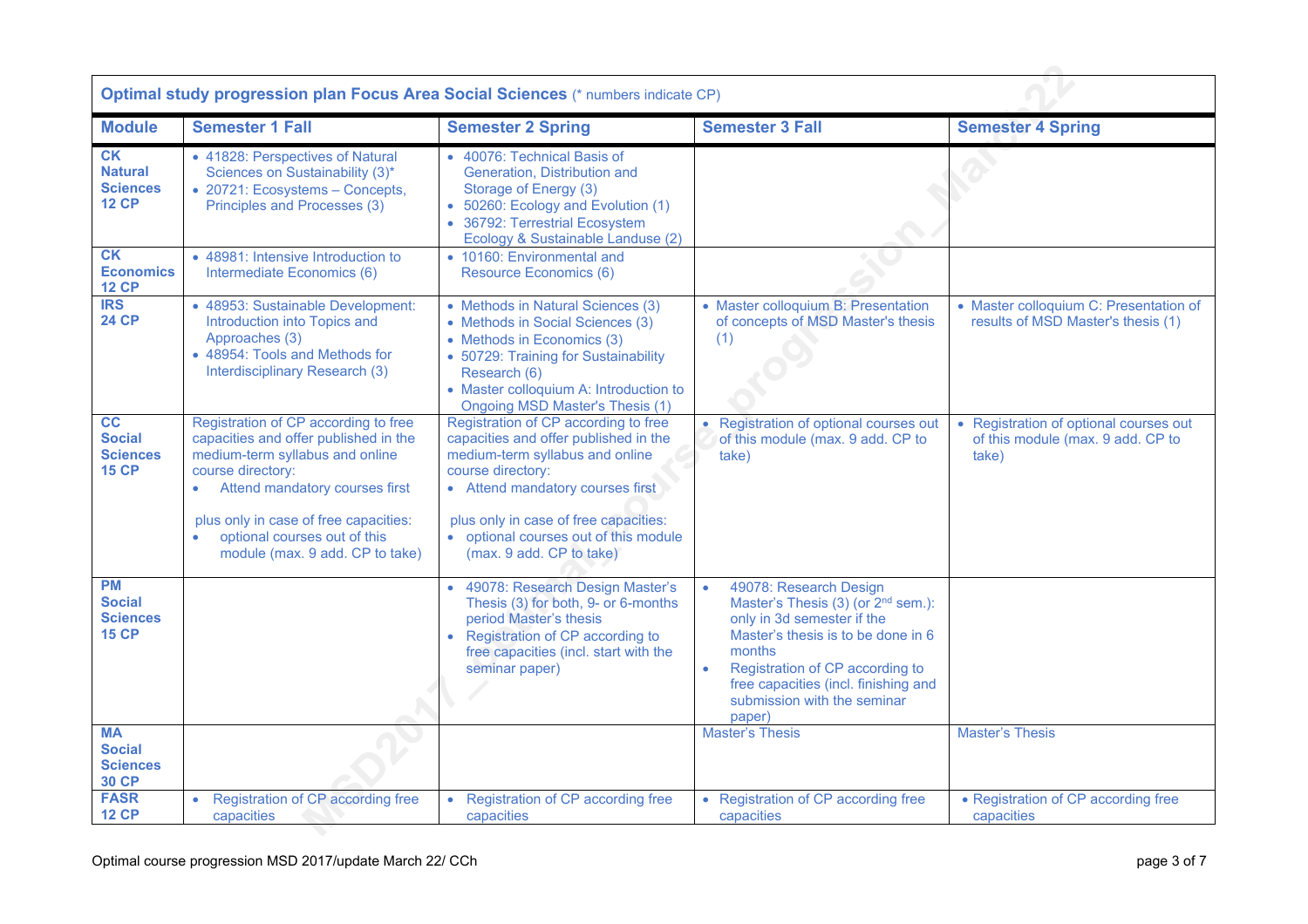| Optimal study progression plan Focus Area Economics (* numbers indicate CP) |                                                                                                                                                         |                                                                                                                                                                                                                                          |                                                                                                                                                                                                    |                                                                              |  |  |  |
|-----------------------------------------------------------------------------|---------------------------------------------------------------------------------------------------------------------------------------------------------|------------------------------------------------------------------------------------------------------------------------------------------------------------------------------------------------------------------------------------------|----------------------------------------------------------------------------------------------------------------------------------------------------------------------------------------------------|------------------------------------------------------------------------------|--|--|--|
| <b>Module</b>                                                               | <b>Semester 1 Fall</b>                                                                                                                                  | <b>Semester 2 Spring</b>                                                                                                                                                                                                                 | <b>Semester 3 Fall</b>                                                                                                                                                                             | <b>Semester 4 Spring</b>                                                     |  |  |  |
| <b>CK</b><br><b>Natural</b><br><b>Sciences</b><br><b>12 CP</b>              | • 41828: Perspectives of Natural<br>Sciences on Sustainability (3)*<br>• 20721: Ecosystems - Concepts,<br>Principles and Processes (3)                  | • 40076: Technical Basis of<br>Generation. Distribution and<br>Storage of Energy (3)<br>50260: Ecology and Evolution (1)<br>36792: Terrestrial Ecosystem<br>Ecology & Sustainable Landuse (2)                                            |                                                                                                                                                                                                    |                                                                              |  |  |  |
| <b>CK</b><br><b>Social</b><br><b>Sciences</b><br><b>12 CP</b>               | • 41829: Perspectives of Social<br>Sciences on Sustainability (3)*<br>• 14253: Environmental Ethics and<br>Intergenerational Justice (3)                | • 11513: Sustainability: A new<br>Societal Paradigm? (3)<br>• 17403: Governance, Sustainable<br>Development and Democracy (3)                                                                                                            |                                                                                                                                                                                                    |                                                                              |  |  |  |
| IRS<br><b>24 CP</b>                                                         | • 48953: Sustainable Development:<br>Introduction into Topics and<br>Approaches (3)<br>• 48954: Tools and Methods for<br>Interdisciplinary Research (3) | • Methods in Natural Sciences (3)<br>• Methods in Social Sciences (3)<br>• Methods in Economics (3)<br>• 50729: Training for Sustainability<br>Research (6)<br>• Master colloquium A: Introduction to<br>Ongoing MSD Master's Thesis (1) | • Master colloquium B: Presentation<br>of concepts of MSD Master's thesis<br>(1)                                                                                                                   | • Master colloquium C: Presentation of<br>results of MSD Master's thesis (1) |  |  |  |
| cc<br><b>Economics</b><br><b>15 CP</b>                                      | Registration of CP according to<br>$\bullet$<br>free capacities                                                                                         | Registration of CP according to<br>free capacities                                                                                                                                                                                       | • Registration of CP according to<br>free capacities                                                                                                                                               | • Registration of CP according to free<br>capacities                         |  |  |  |
| <b>PM</b><br><b>Economics</b><br><b>15 CP</b>                               | Registration of CP according to<br>$\bullet$<br>free capacities                                                                                         | 49078: Research Design Master's<br>Thesis (3) for both, 9- or 6-months<br>period Master's thesis<br>Registration of CP according to<br>free capacities                                                                                   | • 49078: Research Design Master's<br>Thesis $(3)$ (or $2nd$ sem.): 3d<br>semester only if the Master's thesis<br>is to be done in 6 months<br>• Registration of CP according to free<br>capacities |                                                                              |  |  |  |
| <b>MA</b><br><b>Economics</b><br><b>30 CP</b>                               |                                                                                                                                                         |                                                                                                                                                                                                                                          | <b>Master's Thesis</b>                                                                                                                                                                             | <b>Master's Thesis</b>                                                       |  |  |  |
| <b>FASR</b><br><b>12 CP</b>                                                 | Registration of CP according to<br>free capacities                                                                                                      | Registration of CP according to<br>free capacities                                                                                                                                                                                       | • Registration of CP according to<br>free capacities                                                                                                                                               | • Registration of CP according to free<br>capacities                         |  |  |  |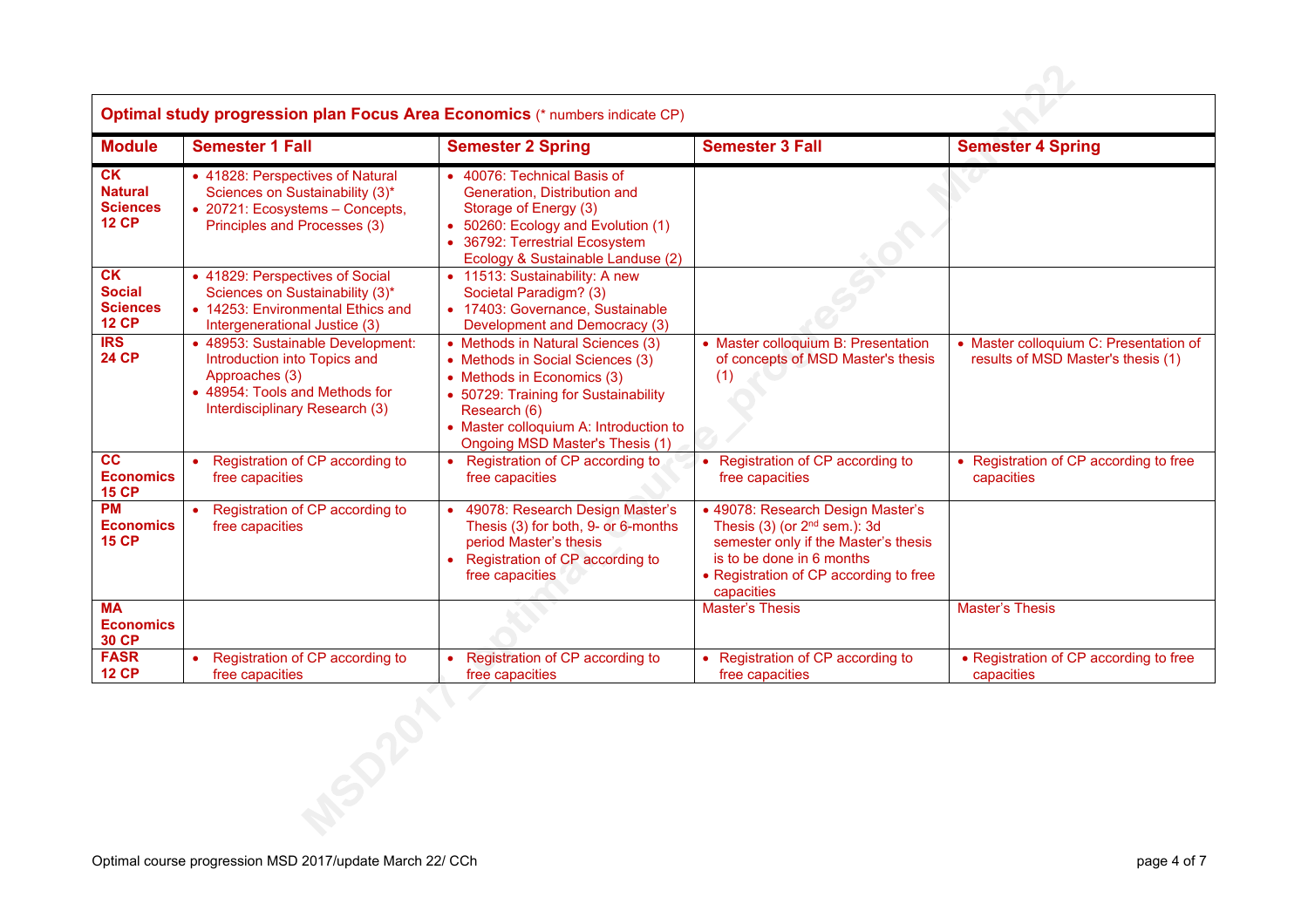### **Scheduling the master's thesis (MT)**

.The students have a choice of two periods in which to complete the master's thesis: six or nine months. They must choose one of these periods when applying for the master's thesis.

For the nine-month period specific data collection relevant to answer the research question is compulsory. Theses that do not meet the criteria have a period of six months." (Study guidelines MSD 2017, section 4.4.6.5).

Prior to the application of the MT students must do a credit point check with the coordination office MSD. For details see fact sheet on graduation (available on the our website/downloads MSD 2017).

| <b>Period</b><br>semester | submission of<br>application of<br>master's thesis | latest registration<br>of: 49078<br><b>Research Design</b><br><b>Master's Thesis</b> | latest registration<br>of: 52317: Pre-<br>sentation of Con-<br>cepts of Master's<br>Thesis (coll. B) | latest date of<br>start: submission<br>of LC MT within 3<br>weeks after<br>approval | latest date of<br>handing in the<br>thesis | latest registration<br>of: 53982: Presen-<br><b>tation of Results</b><br>of Master's Thesis<br>(coll. C) | a)<br>$\mathbf{b}$ | semester of<br>graduation<br>graduation<br>ceremony <sup>1</sup> |
|---------------------------|----------------------------------------------------|--------------------------------------------------------------------------------------|------------------------------------------------------------------------------------------------------|-------------------------------------------------------------------------------------|--------------------------------------------|----------------------------------------------------------------------------------------------------------|--------------------|------------------------------------------------------------------|
| 6 months                  | meeting of teaching                                | former semester as                                                                   | same semester as                                                                                     | at latest 3 weeks                                                                   | 6 months later                             | spring semester of                                                                                       | a)                 | spring                                                           |
| (application              | committee (TC) in                                  | application MT                                                                       | application MT, the                                                                                  | after approval of                                                                   | dep. on starting day                       | submission of MT;                                                                                        |                    | semester                                                         |
| MT in fall)               | September or end                                   |                                                                                      | presentation of                                                                                      | application MT                                                                      |                                            | presentation is                                                                                          | b)                 | June if MT is                                                    |
|                           | of October/begin-                                  |                                                                                      | concept is to be                                                                                     |                                                                                     | March-May                                  | usually done on the                                                                                      |                    | submitted until                                                  |
|                           | ning of November                                   |                                                                                      | done during the                                                                                      |                                                                                     |                                            | first or second date                                                                                     |                    | beginning of                                                     |
|                           |                                                    |                                                                                      | master's colloquia                                                                                   |                                                                                     |                                            | offered for the                                                                                          |                    | March;                                                           |
|                           |                                                    |                                                                                      | following the                                                                                        |                                                                                     |                                            | master's colloquia                                                                                       |                    | otherwise in                                                     |
|                           |                                                    |                                                                                      | approval of                                                                                          |                                                                                     |                                            |                                                                                                          |                    | December                                                         |
|                           |                                                    |                                                                                      | application MT                                                                                       |                                                                                     |                                            |                                                                                                          |                    |                                                                  |
| 6 months                  | meeting of teaching                                | same semester as                                                                     | same semester as                                                                                     | 15. January at                                                                      | 6 months later                             | spring semester of                                                                                       | a)                 | spring                                                           |
| (application              | committee (TC) in                                  | application MT                                                                       | application MT, the                                                                                  | latest                                                                              | dep. on starting day                       | submission of MT;                                                                                        |                    | semester                                                         |
| MT in fall)               | December                                           |                                                                                      | presentation of                                                                                      |                                                                                     |                                            | the presentation of                                                                                      | b)                 | December                                                         |
|                           |                                                    |                                                                                      | concept is to be                                                                                     |                                                                                     | 15. July at latest                         | the results is done                                                                                      |                    |                                                                  |
|                           |                                                    |                                                                                      | done during the                                                                                      |                                                                                     |                                            | during the last date                                                                                     |                    |                                                                  |
|                           |                                                    |                                                                                      | master's colloquia                                                                                   |                                                                                     |                                            | of the master's                                                                                          |                    |                                                                  |
|                           |                                                    |                                                                                      | following the                                                                                        |                                                                                     |                                            | colloquia (usually in                                                                                    |                    |                                                                  |
|                           |                                                    |                                                                                      | approval of                                                                                          |                                                                                     |                                            | June).                                                                                                   |                    |                                                                  |
|                           |                                                    |                                                                                      | application MT                                                                                       |                                                                                     |                                            |                                                                                                          |                    |                                                                  |

Consider the following steps/deadlines when submitting the application for your master's thesis (MT).

<sup>&</sup>lt;sup>1</sup> The graduation ceremonies are organized twice a year, they take place at the end of the semester.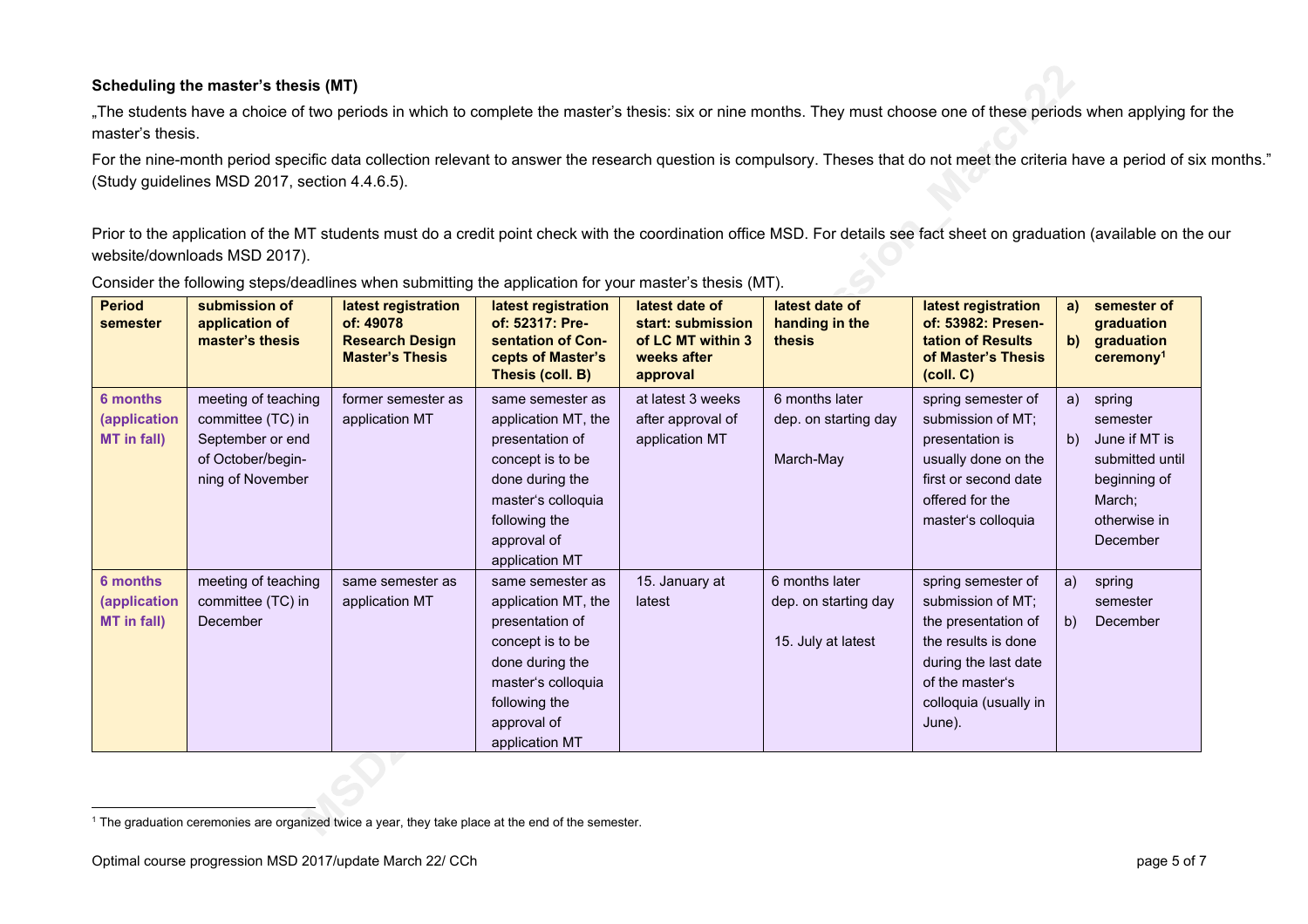| <b>Period</b><br>semester                                  | submission of<br>application of<br>master's thesis                                                    | latest registration<br>of: 49078<br><b>Research Design</b><br><b>Master's Thesis</b> | latest registration<br>of: 52317: Pre-<br>sentation of Con-<br>cepts of Master's<br>Thesis (coll. B)                                                                      | latest date of<br>start: submission<br>of LC MT within 3<br>weeks after<br>approval | latest date of<br>handing in the<br>thesis                                                                                                                                                                                            | latest registration<br>of: 53982: Presen-<br>tation of Results<br>of Master's Thesis<br>(coll. C)                                                                     | a)<br>$\mathbf{b}$ | semester of<br>graduation<br>graduation<br>$c$ eremony <sup>2</sup>                                                                       |
|------------------------------------------------------------|-------------------------------------------------------------------------------------------------------|--------------------------------------------------------------------------------------|---------------------------------------------------------------------------------------------------------------------------------------------------------------------------|-------------------------------------------------------------------------------------|---------------------------------------------------------------------------------------------------------------------------------------------------------------------------------------------------------------------------------------|-----------------------------------------------------------------------------------------------------------------------------------------------------------------------|--------------------|-------------------------------------------------------------------------------------------------------------------------------------------|
| <b>6 months</b><br><i>(application</i><br>MT in<br>spring) | meeting of teaching<br>committee (TC):<br>February/March or<br>April                                  | former semester as<br>application MT                                                 | same semester as<br>application MT, the<br>presentation of<br>concept is to be<br>done during the<br>master's colloquia<br>following the<br>approval of<br>application MT | at latest 3 weeks<br>after approval of<br>application MT                            | 6 months later<br>dep. on starting day<br>September--<br>November                                                                                                                                                                     | Fall semester of<br>submission of MT;<br>presentation is<br>usually done on the<br>first or second date<br>offered for the<br>master's colloquia                      | a)<br>b)           | fall semester<br>December if<br>MT is submit-<br>ted until begin-<br>ning of<br>September<br>otherwise in<br>June                         |
| 6 months<br><i>(application</i><br>MT in<br>spring)        | meeting of teaching<br>committee (TC): at<br>the end of spring<br>semester in<br>May/June             | same semester as<br>application MT                                                   | same semester as<br>application MT, the<br>presentation of<br>concept is to be<br>done during the<br>master's colloquia<br>following the<br>approval of<br>application MT | at latest 3 weeks<br>after approval of<br>application MT                            | 6 months later<br>dep. on starting day<br>November until<br>around mid-<br>December at latest                                                                                                                                         | fall semester of<br>submission of MT;<br>the presentation of<br>the results is done<br>during the last date<br>of the master's<br>colloquia (usually in<br>December). | a)<br>b)           | fall semester<br>June                                                                                                                     |
| 9 months<br><i>(application</i><br>MT in fall)             | meeting of teaching<br>committee (TC) in<br>September or end<br>of October/begin-<br>ning of November | former semester as<br>application MT                                                 | same semester as<br>application MT, the<br>presentation of<br>concept is to be<br>done during the<br>master's colloquia<br>following the<br>approval of<br>application MT | at latest 3 weeks<br>after approval of<br>application MT                            | 9 months later<br>dep. on starting day<br>June until around<br>mid-July at latest<br>If the submission is<br>later, the semester<br>of graduation will be<br>in the next fall, the<br>graduation cere-<br>mony will be in<br>December | spring semester of<br>submission of MT;<br>presentation is to<br>be done during the<br>last date of the<br>master's colloquia<br>(usually in June)                    |                    | a) spring<br>semester (or<br>fall semester,<br>for details see<br>column on<br>latest submis-<br>sion date on<br>the left)<br>b) December |

<sup>&</sup>lt;sup>2</sup> The graduation ceremonies are organized twice a year, they take place at the end of the semester, either in December or June.